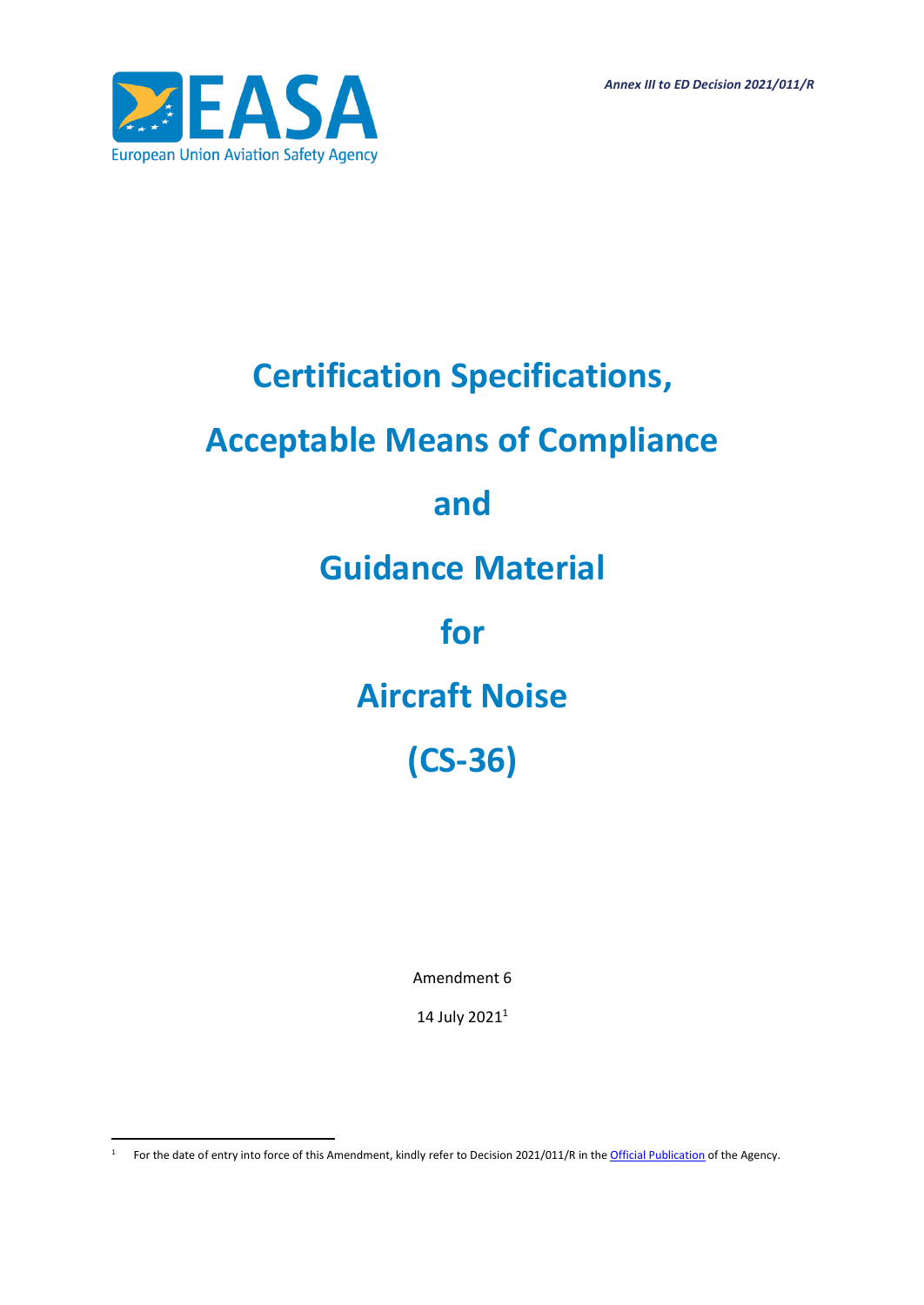

## **TABLE OF CONTENTS**

<span id="page-1-0"></span>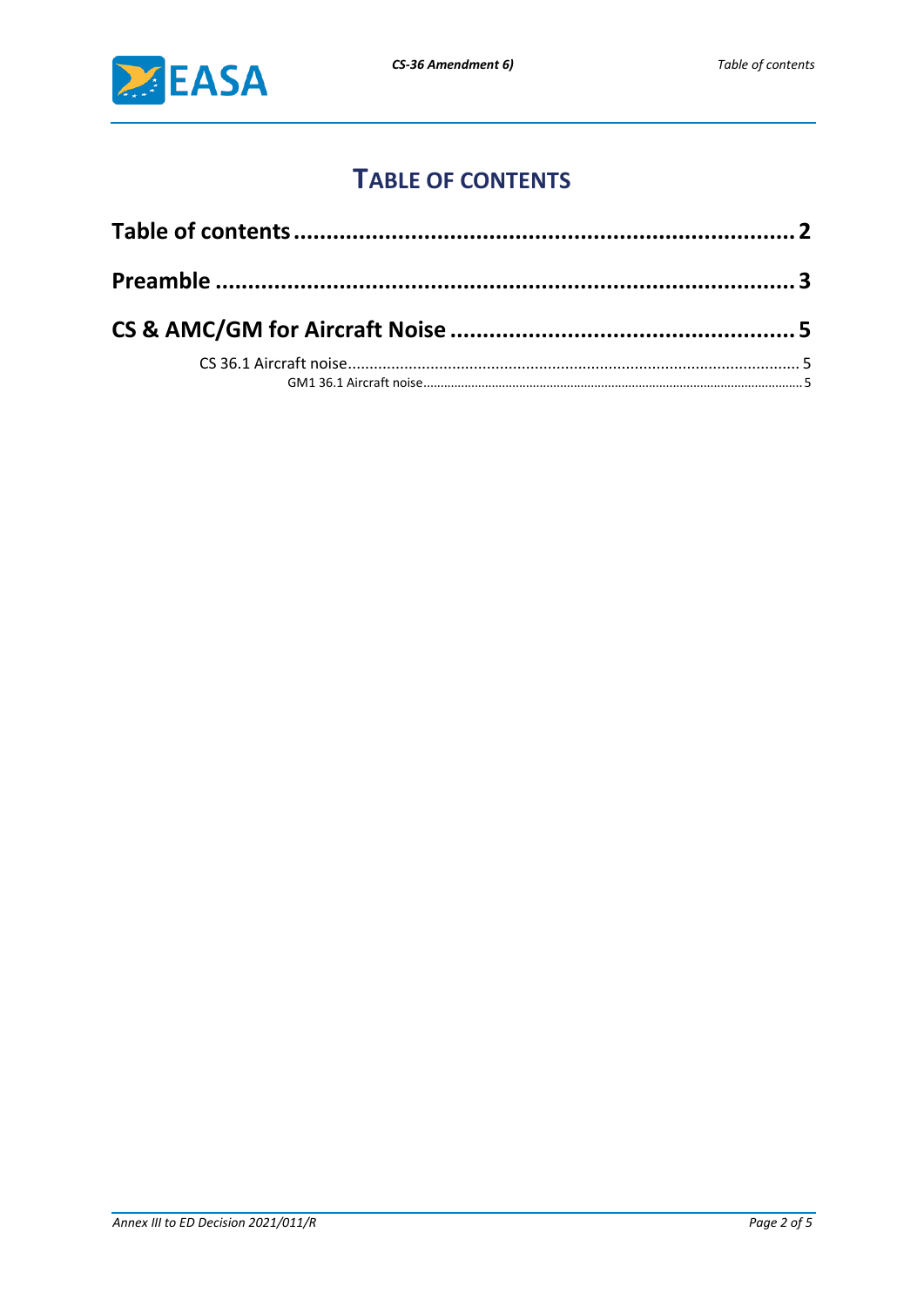<span id="page-2-0"></span>

## **PREAMBLE**

*ED Decision 2021/011/R*

#### **CS-36 Amendment 6**

The following is a list of paragraphs affected by this Amendment:

| CS 36.1  | Amended (NPA 2020-06) |
|----------|-----------------------|
| AMC 36.1 | Deleted (NPA 2020-06) |
| GM1 36.1 | Amended (NPA 2020-06) |

*ED Decision 2019/015/R*

#### **CS-36 Amendment 5**

The following is a list of paragraphs affected by this Amendment:

| CS 36.1               | Amended |
|-----------------------|---------|
| GM 36.1(d) to (j)     | Amended |
| GM 36.1 final section | Amended |

*ED Decision 2016/002/R*

#### **CS-36 Amendment 4**

The following is a list of paragraphs affected by this Amendment:

| CS 36.1                 | Amended |
|-------------------------|---------|
| AMC 36.1(a) to (i)      | Amended |
| AMC $36.1(j)$ and $(k)$ | Added   |
| $GM$ 36.1(a)            | Amended |
| GM 36.1(e)              | Amended |
| $GM$ 36.1(g)            | Amended |
| GM 36.1(h)              | Amended |
| GM 36.1(i)              | Added   |
| GM 36.1 final section   | Amended |

*ED Decision 2013/003/R*

#### **CS-36 Amendment 3**

The following is a list of paragraphs affected by this Amendment:

| GM 36.1(a) to $(c)$                | Amended        |
|------------------------------------|----------------|
| GM 36.1(d) to $(r)$ of amendment 2 | <b>Deleted</b> |
| GM 36.1(d) to (i)                  | Added          |
| GM 36.1 final section              | Amended        |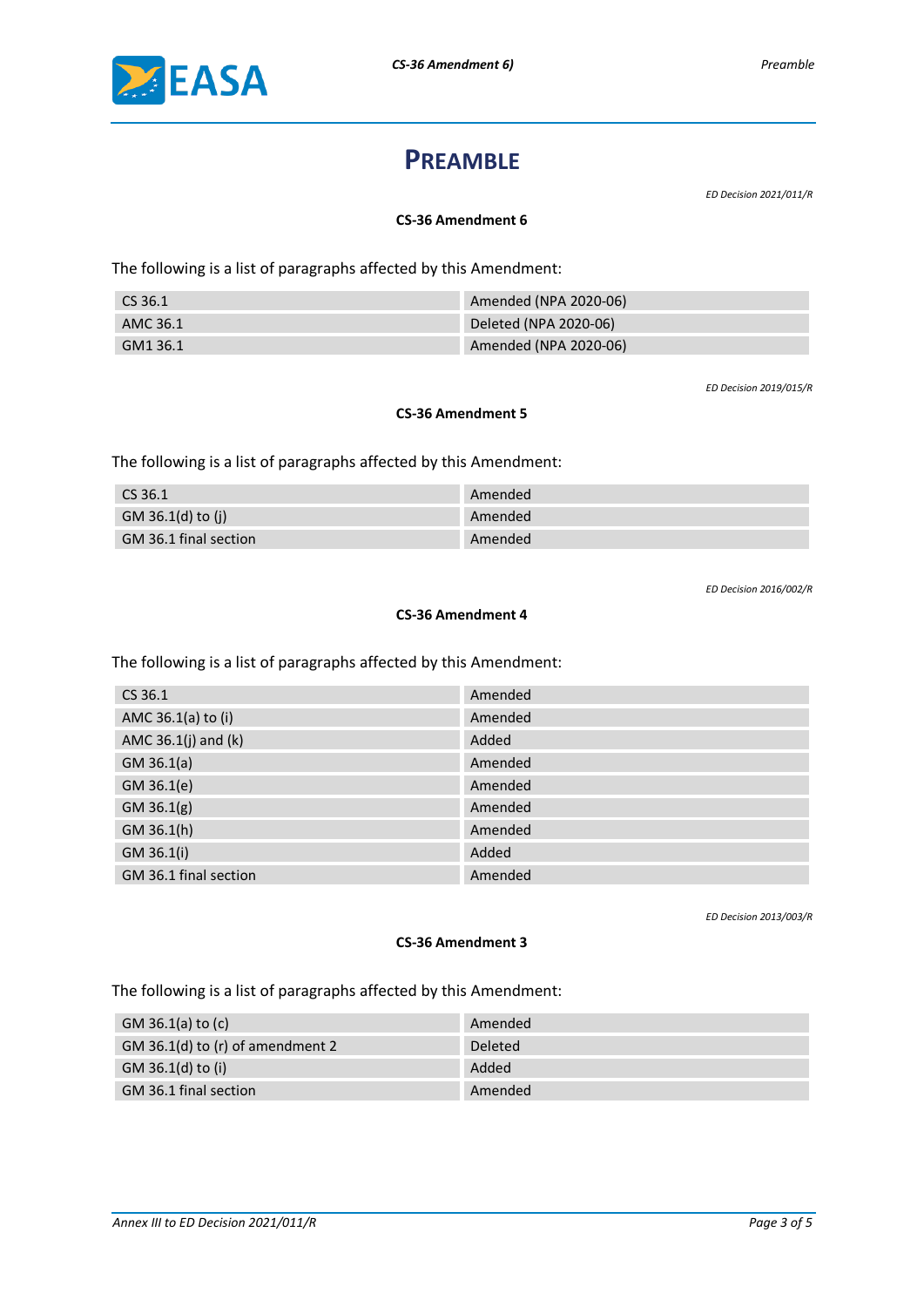

*ED Decision 2009/012/R*

#### **CS-36 Amendment 2**

The following is a list of paragraphs affected by this Amendment:

| GM 36.1(p)            | Amended |
|-----------------------|---------|
| $GM$ 36.1(q)          | Amended |
| GM 36.1(r)            | Added   |
| GM 36.1 final section |         |

*ED Decision 2007/007/R*

#### **CS-36 Amendment 1**

The following is a list of paragraphs affected by this Amendment:

| Preamble                      | Preamble added       |
|-------------------------------|----------------------|
| AMC $36.1(a) - (i)$           | Amended              |
| GM 36.1(a) - (h), (j) and (q) | Amended              |
| GM 36.1(i)                    | Deleted and reserved |
| GM 36.1 final section         | Amended              |